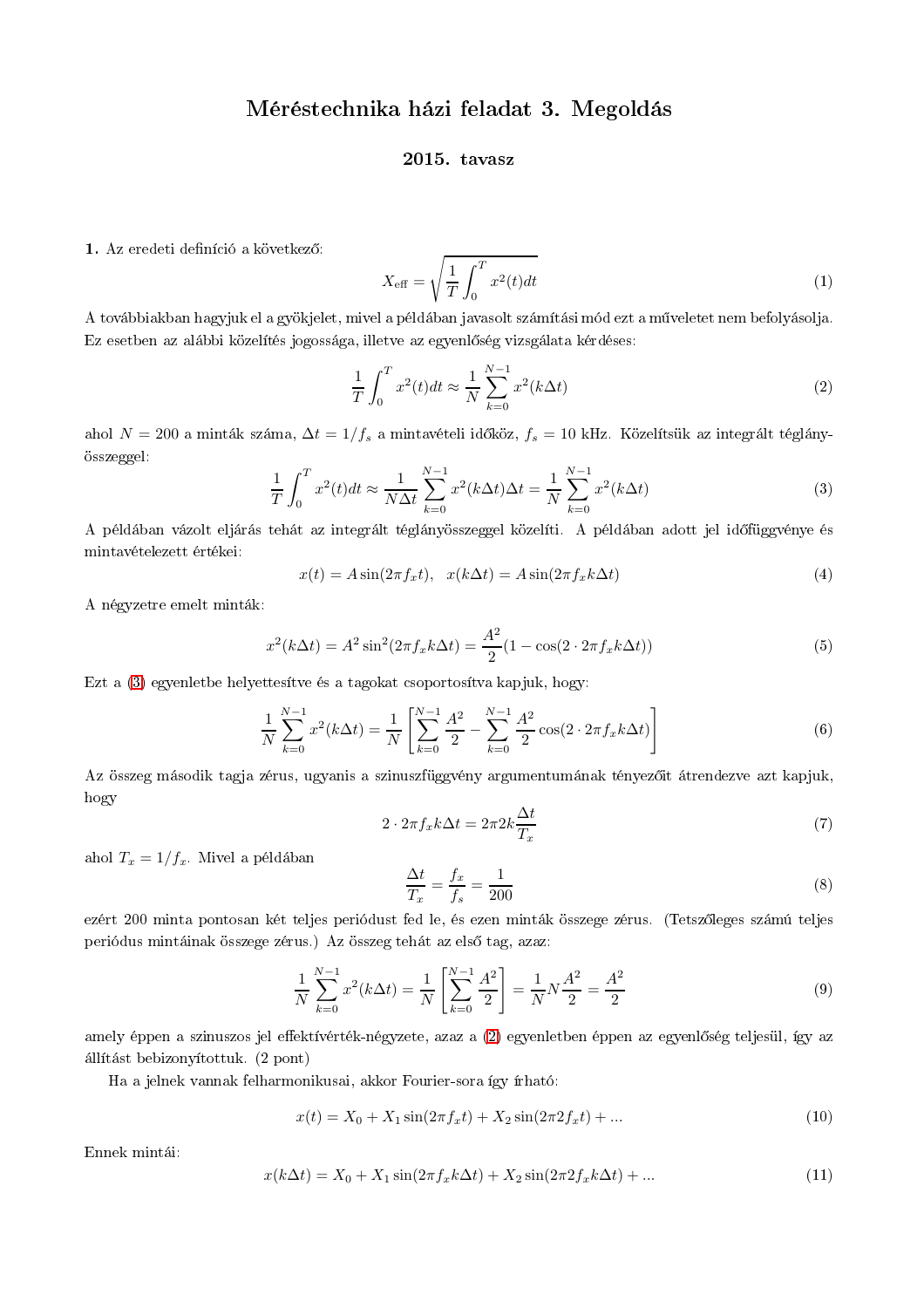(A Fourier-sor szinuszfüggvényekkel való felírása koráltozás, de a gondolatmenet koszinuszos tagok vagy komplex Fourier-sor esetén is így vihető végig.) Ha a Fourier-sort a felharmonikusok miatt írtuk fel, akkor  $X_0 = 0$ , de az általánosság kedvéért szerepeltetiük.

A minták négyzetét most a következőképpen írhatjuk fel:

$$
x^{2}(k\Delta t) = (X_{0} + X_{1}\sin(2\pi f_{x}k\Delta t) + X_{2}\sin(2\pi 2 f_{x}k\Delta t) + ...) \cdot (X_{0} + X_{1}\sin(2\pi f_{x}k\Delta t) + X_{2}\sin(2\pi 2 f_{x}k\Delta t) + ...)
$$
\n(12)

A különböző frekvenciájú tagok szorzata összeg és különbségi frekvenciájú tagok összegeként írható fel, így a fent megismert gondolatmenet miatt ezek szummája zérus. Az látszik tehát, hogy az egyes komponensek négyzetére kell elvégezni a szummázást külön-külön, amelyek minden egyes szinuszos komponens (speciálisan a zérus frekvenciájú  $X_0$  esetében is!) effektívérték-négyzetét adják, pontosan úgy, ahogyan ez a valódi integrálás esetén történik. Mivel minden komponensre igaz az előzőleg bizonyított egyenlőség, a teljes jel effektívértéknégyzetére is igaz lesz. (2 pont)

Ha a jel frekvenciája  $f'_x = 51$  Hz, akkor nem teljesül, hogy egész számú periódusra végezzük el a szummázást, és példa első felében bizonyított egyenlőség nem teljesül. A hiba pontos értékének kiszámítása meghaladja a feladat kereteit. (1 pont)

2. Az ábrán szereplő hálózat átviteli függvénye a következő:

$$
W(s) = \frac{sL + \frac{1}{sC}}{R + sL + \frac{1}{sC}} = \frac{1 + s^2 LC}{1 + sRC + s^2 LC}
$$
\n<sup>(13)</sup>

 $s = j\omega$  helyettesítéssel az átviteli karakterisztika:

$$
W(j\omega) = \frac{1 - \omega^2 LC}{1 + j\omega RC - \omega^2 LC} = \frac{1 - \frac{\omega^2}{\omega_0^2}}{1 + 2\zeta \frac{j\omega}{\omega_0} - \frac{\omega^2}{\omega_0^2}}, \quad \omega_0 = \frac{1}{\sqrt{LC}}, \quad \zeta = \frac{RC}{2\sqrt{LC}}
$$
(14)

 $(1$  pont)

Mind a számlálónak, mind a nevezőnek töréspontja van  $\omega_0$  körfrekvencián. Alatta a meredekség zérus, felette  $+40$  dB/dekád, illetve  $-40$  dB/dekád, rendre a számláló, illetve a nevező esetében. A számláló csillapítása nulla, ezért értéke a törésponti körfrekvencián zérus, a nevező értéke a törésponti körfrekvencián a csillapítástól függő véges érték. Ebből következően az átvitel a törésponti körfrekvencián zérus; lényegesen kisebb, illetve nagyobb körfrekvencián egységnyi. Az átviteli karakterisztika abszolút értéke az alábbi ábrán látható:



A törésponti körfrekvencia számszerű értéke:  $\omega_0 = 6.3246 \cdot 10^4$  –. A hálózat ún. lyukszűrő, olyan sávzáró szűrő, amelynek zárósávja egyetlen frekvenciára korlátozódik. A példában megadott adatokhoz a vastagabb vonallal rajzolt, szélesebb karakterisztika tartozik.  $(2$  pont)